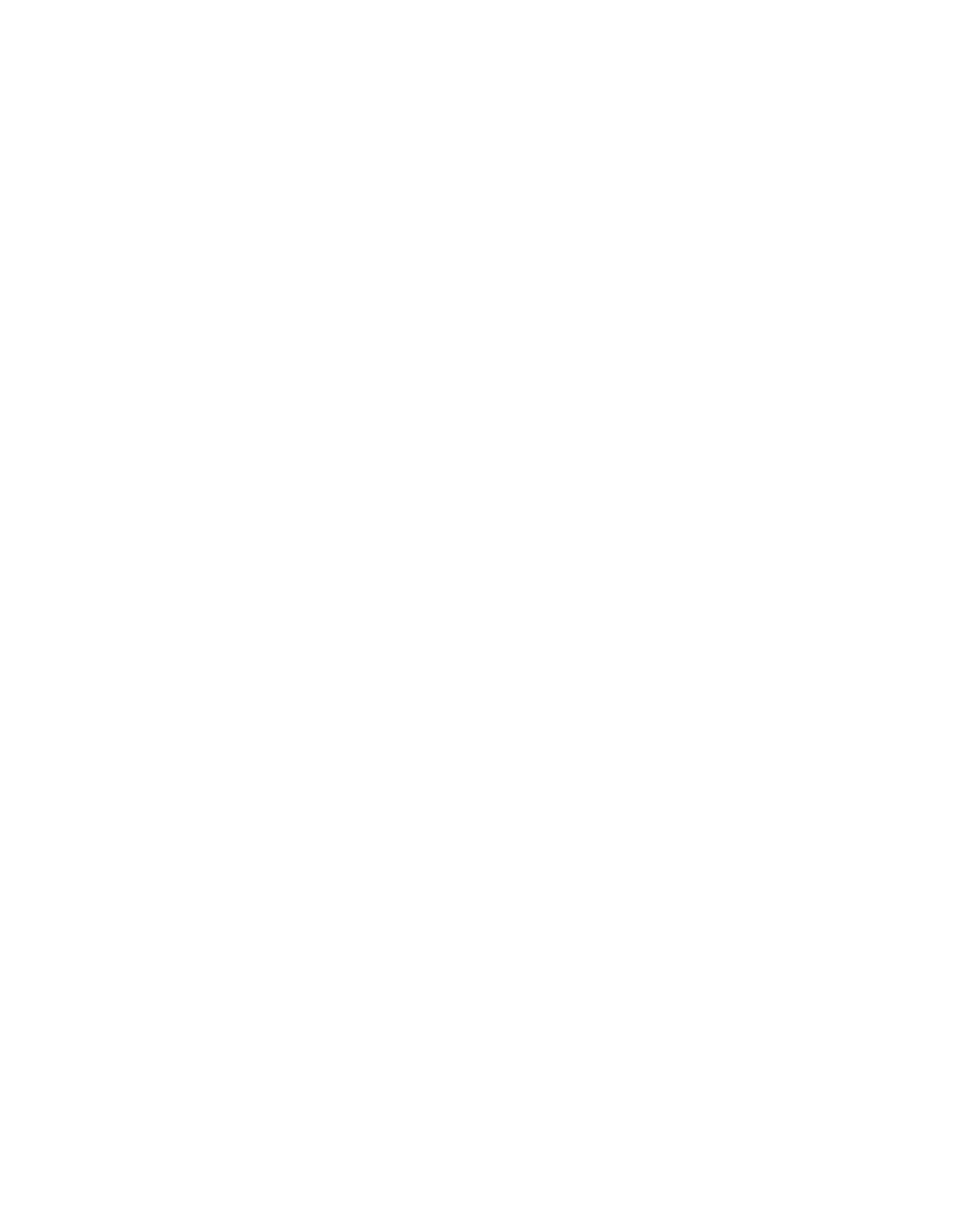# **LEGISLATIVE POLICY STATEMENTS**

# **TABLE OF CONTENTS**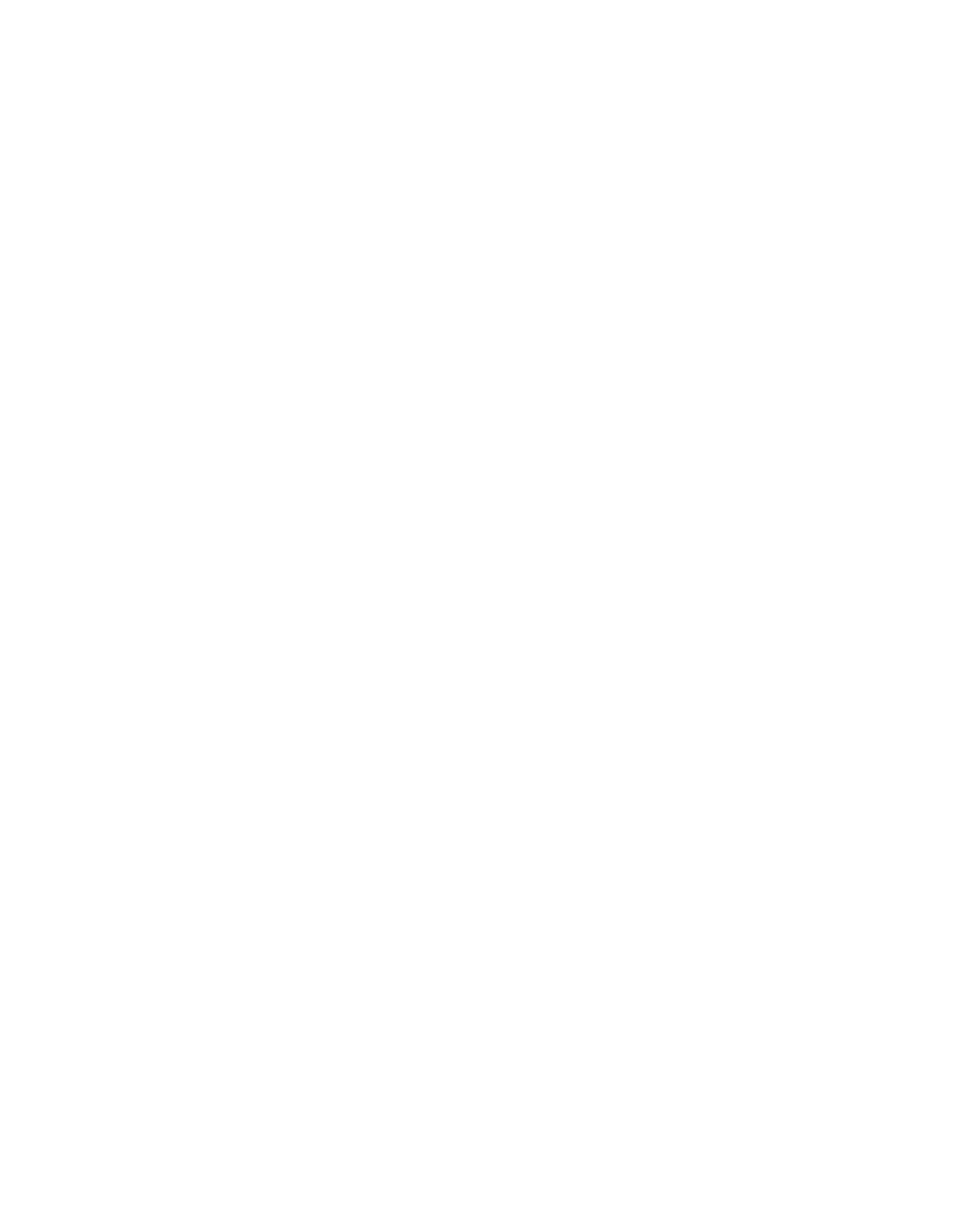# XII. LEGISLATIVE POLICY STATEMENTS

## A. Legislative Policy Statements

- (1) The Canadian Kennel Club does not provide financial assistance in any way, related to the matters contained in its legislative policy statements.
- (2) Legislative policy statements contained herein are:
	- (1) Spaying and Neutering
	- (2) Importation of Dogs into Canada<br>(3) Traditional Colours
	- Traditional Colours
	- (4) Cropping, Docking and Dewclaw Removal
	- (5) Dangerous Dogs Legislation
	- (6) Responsible Dog Ownership
	- (7) Brachycephalic Breeds
	- (8) PROCEDURE LG001 Development and Revision of CKC Policy Statements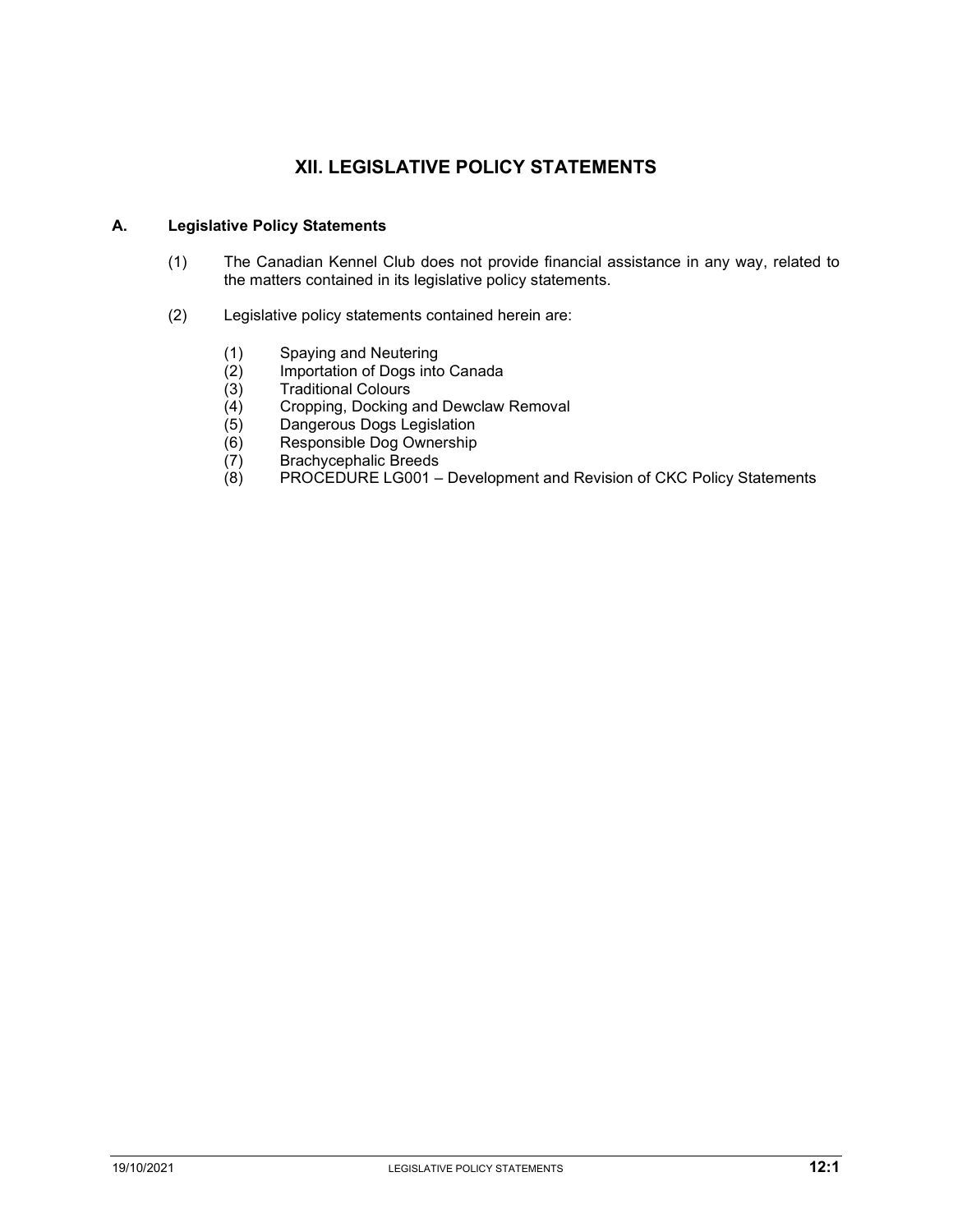## POLICY STATEMENT – Spaying and Neutering

#### (Effective December 1994, Revised December 2008, Revised September 2020) [Board Motion #47-09-20]

The CKC supports well-crafted legislation that aligns with scientific evidence of the health benefits in allowing the proper development of the animal to maturity before spaying and neutering.

The Canadian Kennel Club supports a breeder's choice to decide the appropriate timing to spay or neuter their puppies and dogs, in consultation with a veterinary medical professional.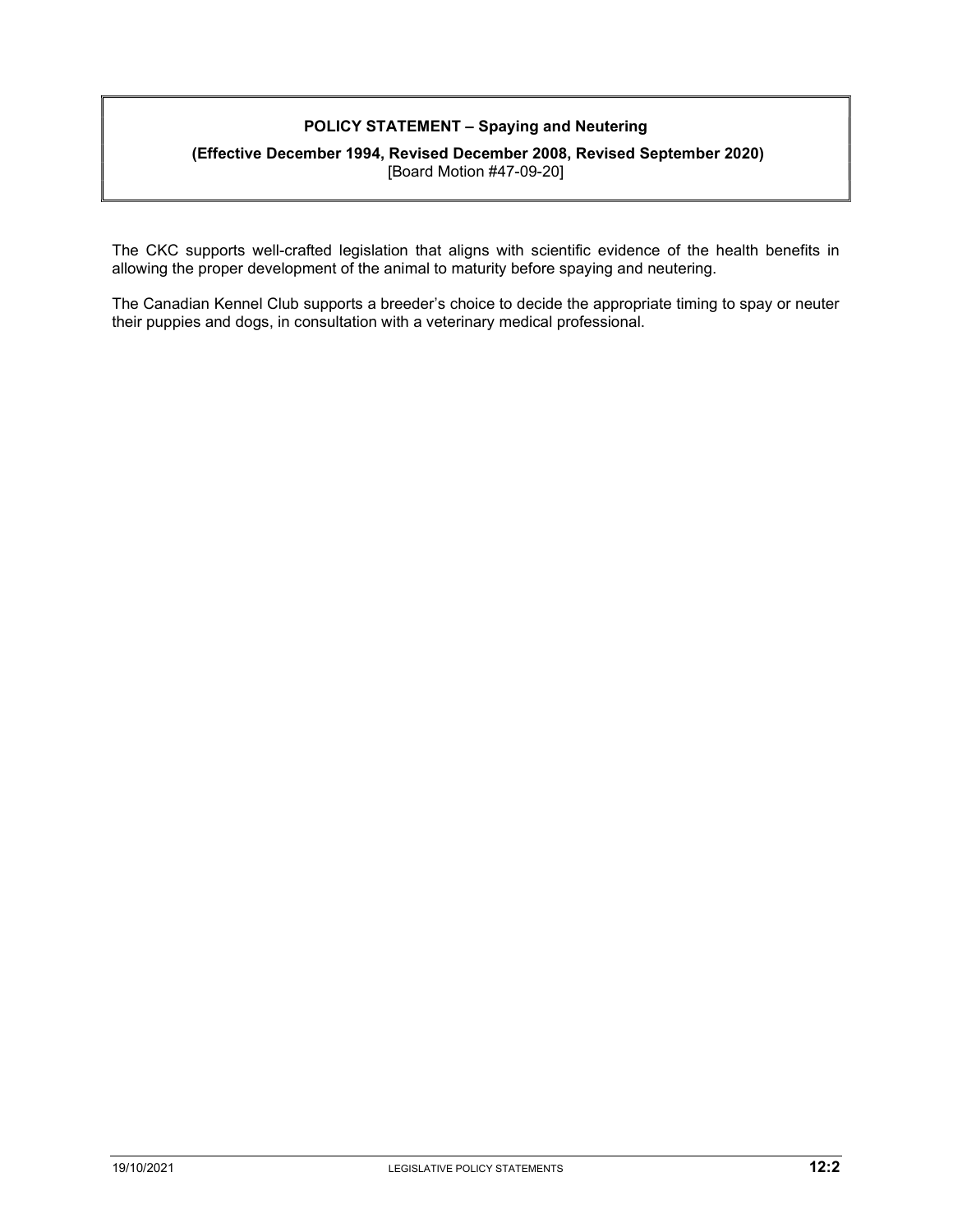## POLICY STATEMENT – Importation of Dogs into Canada (Effective December 2018)

[Board Motion #59-12-18]

The CKC recognizes the need to import purebred dogs into Canada for the purposes of breeding, events and competition, as well as the need for people to travel with their service dogs, pets for vacations and to relocate pets with their owners immigrating to Canada – subject to the necessary safeguards.

The CKC supports a fair and straightforward scheme for monitoring and regulating the importation of dogs into Canada that will minimize the risks of disease to humans, domestic animals, the food chain and wildlife. CKC is particularly concerned with the mass importation of dogs into Canada – which has resulted in documented reports of dogs that have entered Canada with both infectious diseases known in Canada and exotic diseases not common in this country. CKC also acknowledges the human and animal health risks associated with the interregional movement of dogs of questionable health status within Canada and encourages the placement of local pets within local boundaries.

CKC supports improved efforts to ensure animals imported into Canada are fully immunized, free of infectious diseases and parasites, and have been individually examined and certified by a licensed veterinarian before travel—including full contact information for the shipper and the party in Canada responsible for that animal upon its arrival into the country. CKC maintains that pets imported into Canada should also have unique and trackable identification, such as a microchip or a tattoo, which should be connected to the contact information for the party in Canada responsible for the animal upon its arrival.

CKC supports and encourages national education initiatives that drive awareness of the risks associated with the mass importation of dogs into Canada and transboundary movement of unhealthy dogs within Canada. We encourage like-minded organizations to work together to build on shared values and common goals, in support of the health and welfare of pets and the public.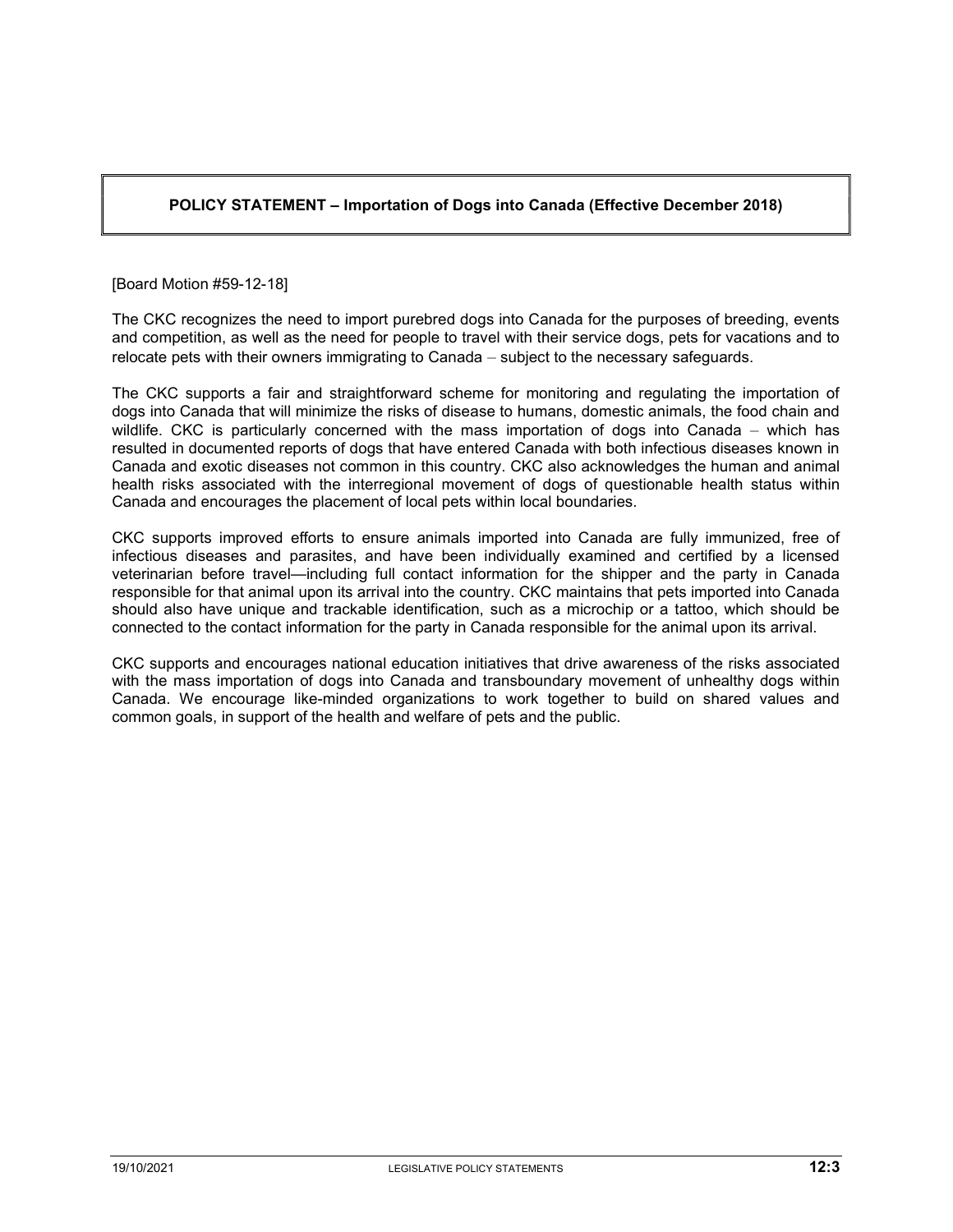#### POLICY STATEMENT – Traditional Colours (Effective date September 2020)

[Board Motion #50-09-20]

The Canadian Kennel Club has protected the integrity of purebred dogs since its founding in 1888. It is the steward of Standards and Registration for the purebred dog in Canada.

The Canadian Kennel Club is attentive to changing societal values with respect to purebred dogs and with dogs in general. The Canadian Kennel Club encourages and supports those breeders who strive to produce specimens of their breeds within the traditional, accepted colours and colour patterns.

The Canadian Kennel Club recognizes that the breed clubs are best qualified to manage the standards of their respective breeds. Colour is a significant part of the history of many breeds, having evolved from the landscape in which the breed was originally developed, together with the dog's intended purpose. Breeders of purebred dogs continue this choice of colour and colour patterns for not only historical reasons but also to promote safety in breed related performance activities and to protect and promote genetic strength in health issues by not introducing, nor fostering, colour related weaknesses.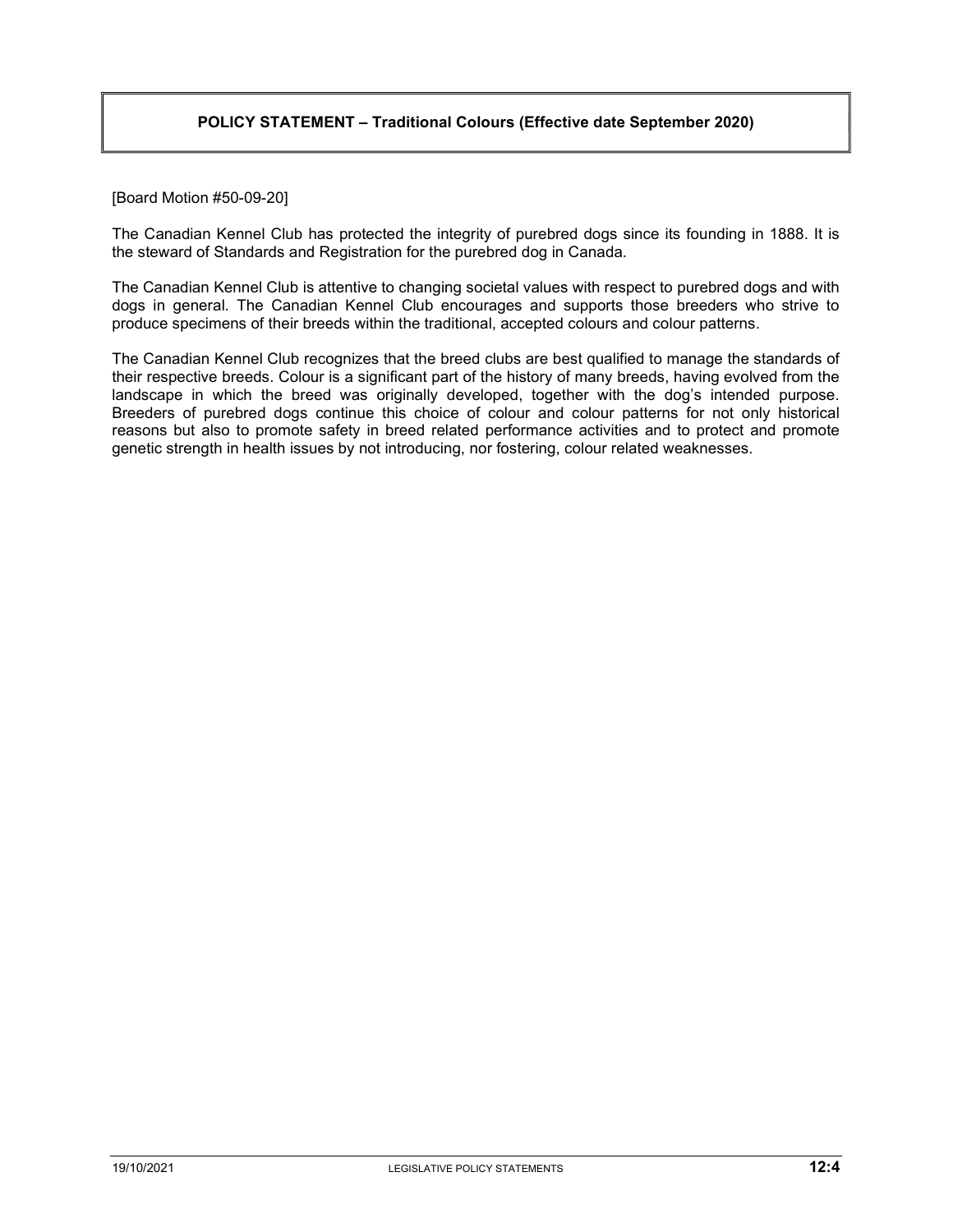## POLICY STATEMENT – Cropping, Docking and Dewclaw Removal

[Board Motion #27-12-20]

The Canadian Kennel Club supports freedom of choice for breeders who may have breeds that are cropped, docked and/ or have dewclaws removed based on the function of the dog and with respect for the welfare of the animal and in accordance with local laws and regulations, to promote safety in performance activities and support hygienic animal husbandry.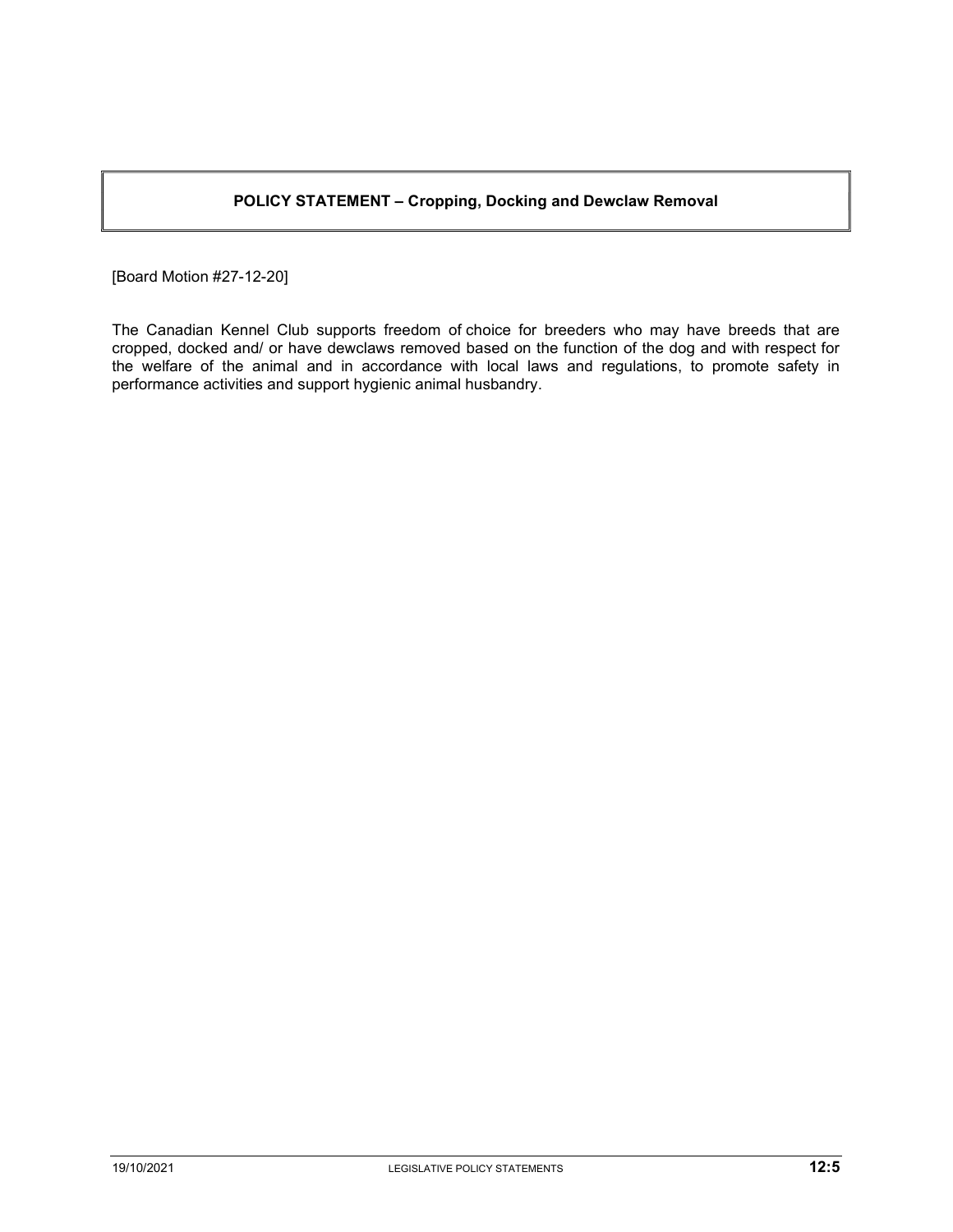#### POLICY STATEMENT – Dangerous Dogs Legislation

[Board Motion #28-12-20]

The Canadian Kennel Club supports well-crafted legislation governing dogs that is reasonable, enforceable, and non-discriminatory. As such, CKC supports laws that establish a fair process for identifying dogs as dangerous based on specific, measurable actions and a well-defined process for dealing with dogs proven to be dangerous.

The Canadian Kennel Club believes that public awareness and education, stronger enforcement of existing bylaws and strong penalties for irresponsible owners, are more effective at protecting the public than laws that define a dog as dangerous based on visual appearance or breed. The Canadian Kennel Club continues to work with all levels of government in their efforts to strengthen legislation and protect citizens, in support of responsible dog ownership.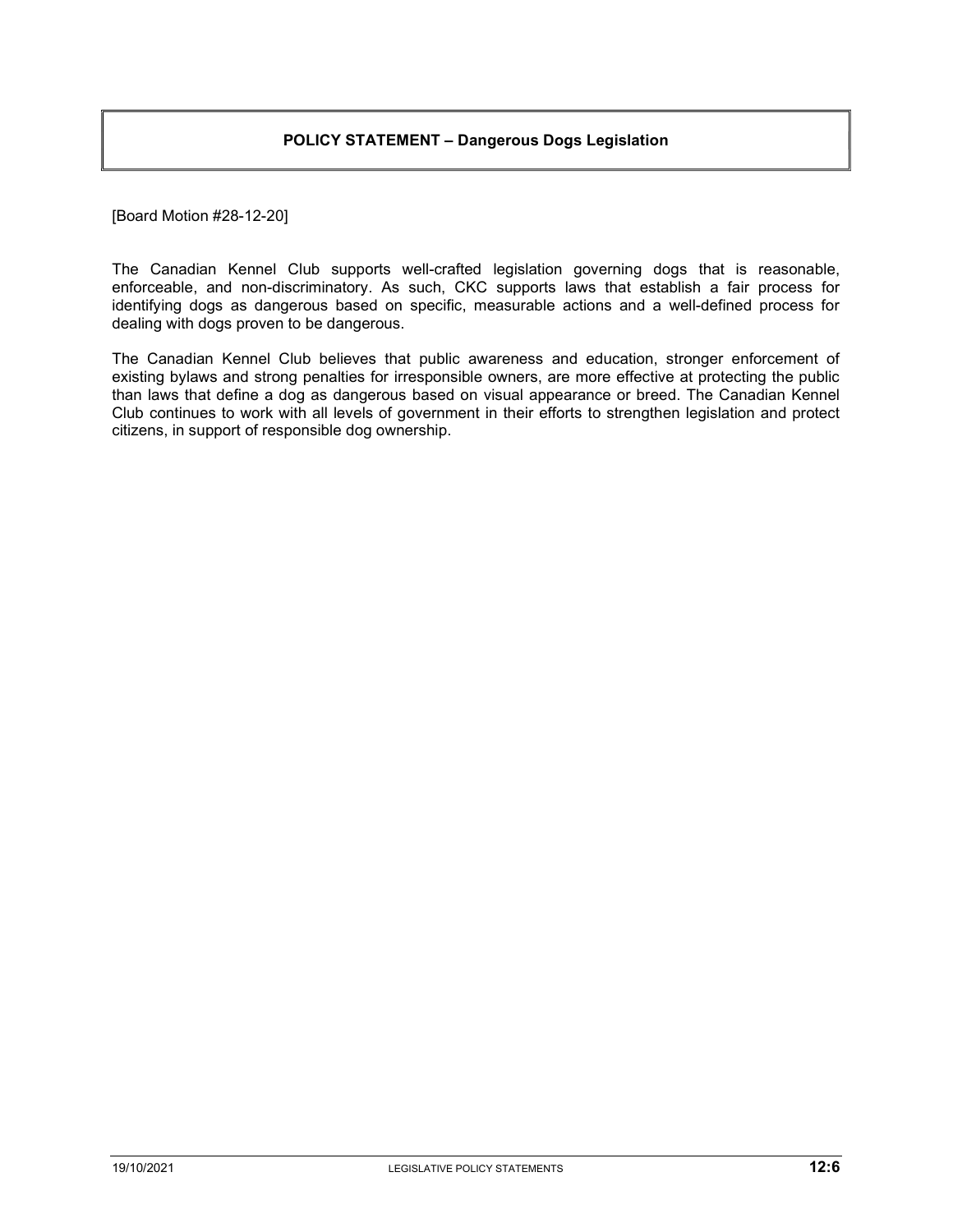#### POLICY STATEMENT – Responsible Dog Ownership

[Board Motion #29-12-20]

The Canadian Kennel Club believes that dog ownership, while rewarding, is a privilege with may responsibilities and requires a long-term emotional and financial commitment. CKC encourages all potential owners to be diligent in their research in order to choose a breed that best suits their needs and lifestyle. The Canadian Kennel Club also urges puppy buyers to seek accountable purebred dog breeders using resources found on the CKC website at ckc.ca. CKC further encourages owners to provide proper care, training and socialization to ensure that dogs are viewed as respected members of society.

The Canadian Kennel Club believes that dog owners should be responsible for the actions of their dogs and supports laws that promote responsible dog ownership, including strong penalties for those who are irresponsible in the ownership of dangerous dogs; mandatory licensing and the enforcement of leash laws. The CKC also supports well-crafted legislation that aligns with scientific evidence of the health benefits in allowing the proper development of the animal to maturity before spaying and neutering. CKC further supports public education focused on dog awareness and responsible dog ownership. The Canadian Kennel Club also advocates for the increased regulation of the selling and transfer of dogs and the universal identification of dogs either by tattoo or microchip.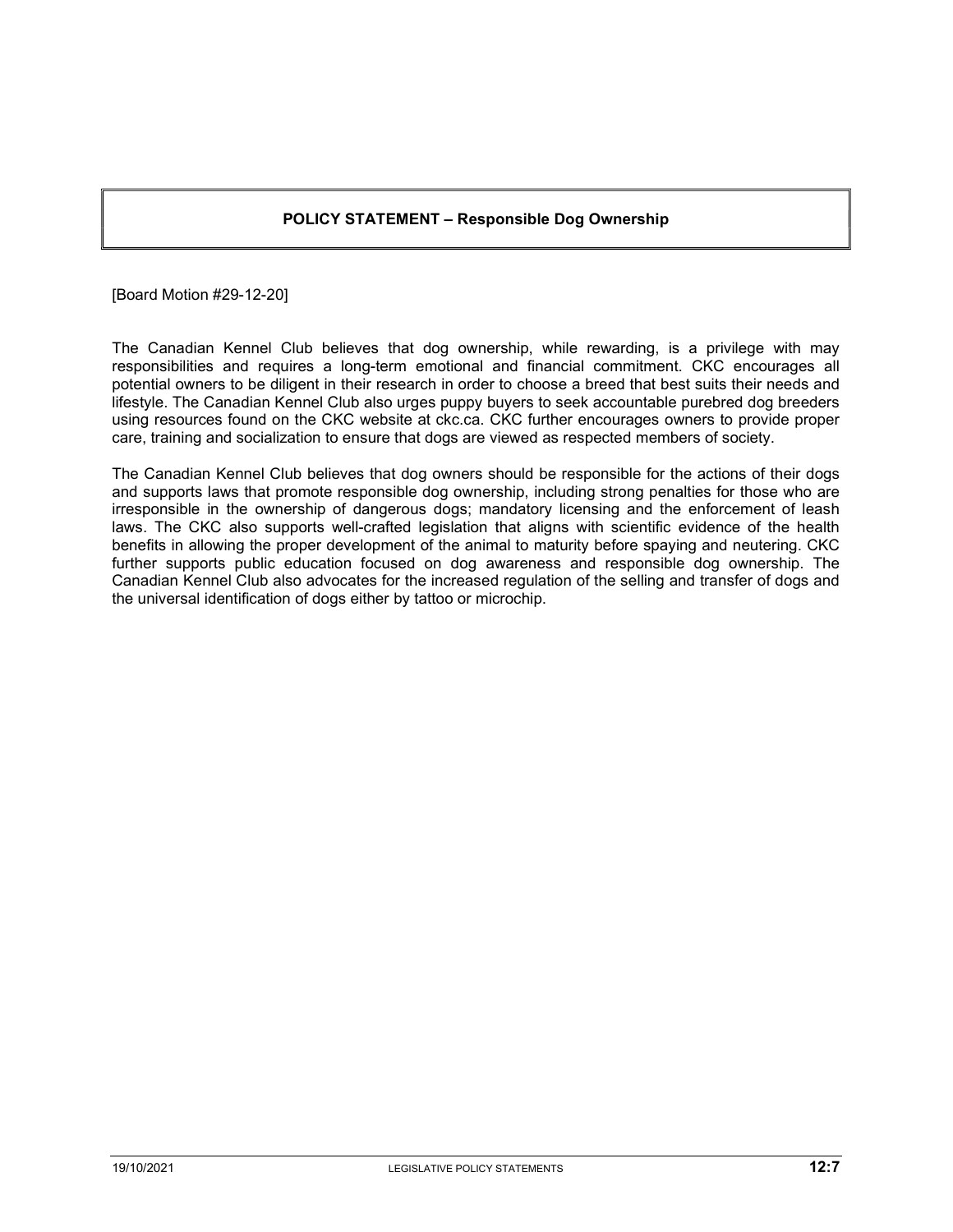#### POLICY STATEMENT – Brachycephalic Breeds

[Board Motion #22-09-21]

The Canadian Kennel Club supports the development of well-crafted legislation that will effectively educate the activities of responsible dog owners and breeders without unduly restricting responsible owners and breeders. Dedicated and qualified breeders strive to breed healthier dogs through selective breeding while respecting tradition and have demonstrated progress through their willingness to make health improvements a priority.

The CKC supports the study of the complex issues surrounding Brachycephalic breed health, educate breeders, judges and the public, and recommends to the CKC Board new policies that support breed health improvement. CKC member breeders are urged to engage in emerging functional testing to proactively identify and track potential breathing issues in their dogs to make informed decisions in their breeding programs.

CKC judges, when evaluating breeding stock, place emphasis on dogs that exhibit breed type without observable orphysical exaggerations or health issues.

CKC will continue its important work in collaboration with CKC committees, breed clubs and members, as well as worldwide kennel clubs and like-minded organizations across the globe, in support of ongoing education and advocacy for the preservation of these breeds.